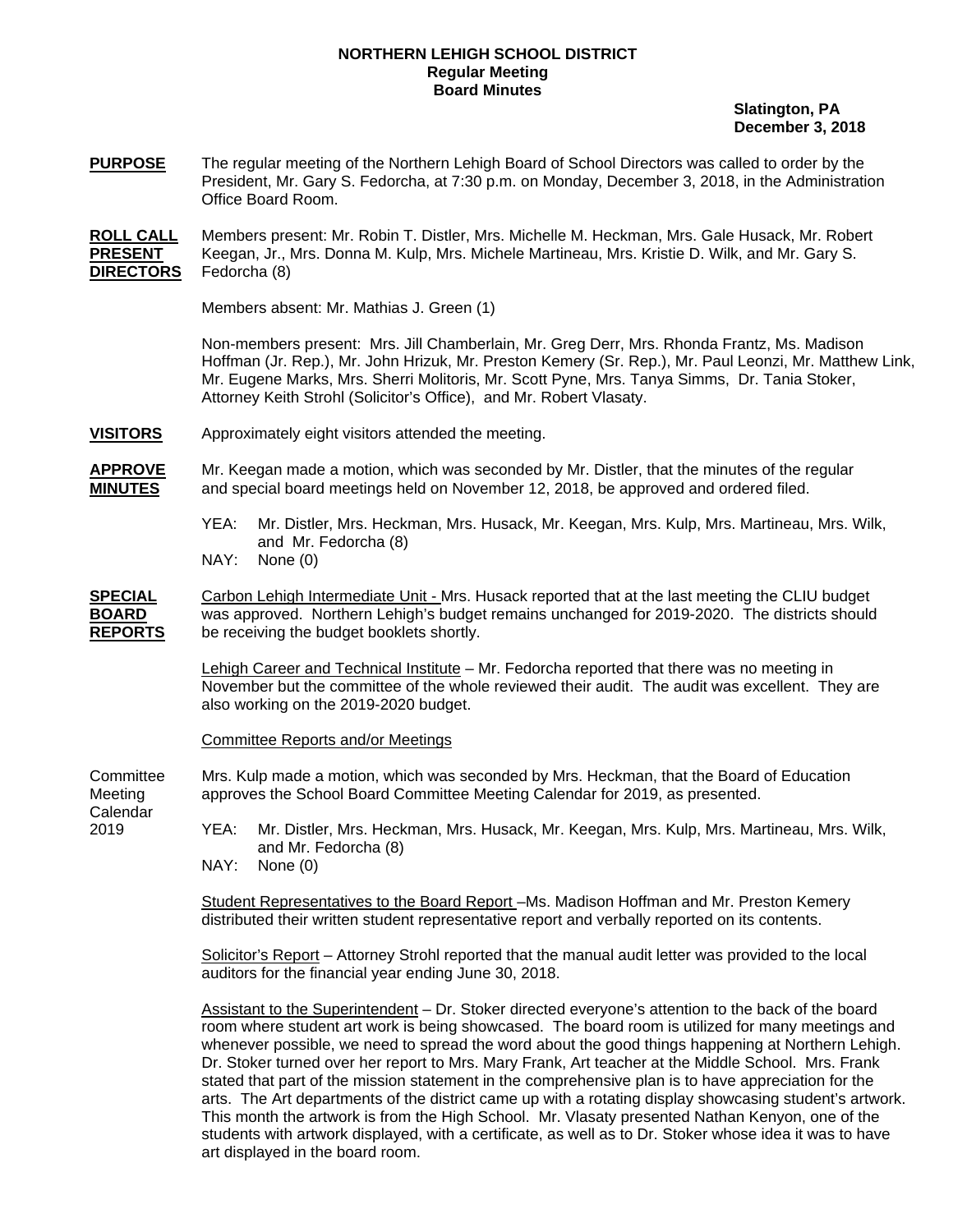**SPECIAL** Business Manager's Report –Mrs. Molitoris reported that on the agenda for approval is the Act 1 tax **BOARD** resolution which states that we will not raise taxes over the adjusted index, which is 3.0%. Mrs. Frantz **REPORTS** reported that Pennsylvania ranks 46<sup>th</sup> in the nation for education funding. PA Schools Work is a coalition comprised of board members, administrators, parents and community members to try and change that. The goal is to inform legislators that we need a commitment from them to fund public education more fully. We will be reaching out to legislators inviting them in the buildings to see the good things happening in the district. Mrs. Frantz also stated that the board will have to decide if they want to adopt the resolution supporting PA Schools Work, which was sent in Mr. Link's last update, included on the January board agenda. Mr. Fedorcha asked what the rate was now for state reimbursement. Mrs. Frantz answered 38%. Mr. Fedorcha stated that at one time the state was funding districts at 50%, which is contributing to property tax increases. Mr. Fedorcha recognized that our governor has been very supportive of public education.

> Superintendent's Report - Mr. Link announced that this is the last school board meeting for the calendar year. Mr. Link wished everyone Happy Holidays and soon to be Happy New Year. Mr. Link stated that he is looking forward to continuing the important work we do for the students and community. Mr. Link introduced Alyssa Wingenfield who gave an update on the science lab project. Mrs. Wingenfield noted that the base scope of work includes one exhaust fume hood for Chemistry. Mr. Link stated that currently we have two exhaust fume hoods and administration is recommending two hoods. Mrs. Wingenfield explained the three (3) alternates which include different size classrooms and removal and relocation of lockers. Floor plans were shared, which include the existing and alternate designs. She went over the timeline for the project and the amendments needed, if approved, to the Guaranteed Energy Savings Agreement. Mr. Link stated that the board will need to make a decision as to which alternates they approve, which will affect Financial items C,D and E. Currently, Financial Item C is for \$11,951,474 which includes one hood. Mr. Fedorcha asked for discussion on the number of hoods for the chemistry room. Mr. Distler recommended that we include two hoods. Mr. Fedorcha stated that we had a good discussion last month on these issues. Mrs. Kulp questioned whether the amount budgeted for asbestos was accurate. Mrs. Wingenfield stated that they have been working with the asbestos removal company on the cost. Mrs. Husack questioned where the additional money is coming from to fund the alternate projects. Mrs. Molitoris answered that 1) bond revenue that was not going to be utilized until next year was invested which is netting an additional \$43,000; 2) general fund monies have been invested and is anticipated to net \$170,000 over revenues that are currently budgeted; 3) \$59,000 that was targeted for the Read 180 program from general fund will now be funded with Medical Access fund which leaves \$550,000 outstanding. Last year \$2,784,000 was earmarked to be spent from fund balance and only \$979,000 was spent. Mrs. Molitoris is recommending that the remaining \$550,000 be budgeted in the 2019-2020 school year and be spent from the general fund. Mr. Link agreed that will still leave us ahead of what was originally projected. Mr. Fedorcha added that technically no tax increase would be necessary to pay for the renovations. Mrs. Husack asked what projects are planned for the next five years. Mr. Link stated that the next items would be furniture replacement throughout the buildings. In the summer we will be doing the 1:1 laptop replacements for the High School which is already budgeted. Other projects are removing carpet in the classrooms and replace with tile, server upgrades district wide, replace maintenance equipment and maintenance shop, none of which are big ticket items. We are also expecting lower expenditures on fixing old equipment, as well as on utilities due to the energy savings project. Mrs. Kulp asked what the end date was for the debt. Mrs. Molitoris answered 2028. Mrs. Wilk asked if we would need fund balance to balance the budget for the added positions. Mrs. Molitoris added that we are still waiting for all of the costs to make that determination.

**FINANCIAL** Mr. Keegan recommended doing both classrooms and the second hood. Mr. Fedorcha added that having **ITEMS C & D** two classrooms will make it easier for the teachers and students. Mrs. Wilk thanked Mr. Vlasaty for the **MCCLURE** tour and explaining the needs and concerns. Mrs. Husack thanked the business office for crunching **AMENDMENT** the numbers which help the board make an educated decision for the students, while considering the financial concerns of the community. Mr. Fedorcha thanked Mr. Derr as well.

> Mr. Distler made a motion, which was seconded by Mrs. Kulp that the Board of Education approves the following:

Financial Item "C" will be changed to read "The Board of Education approves to amend Financial Item M from the May 14, 2018 school board meeting to read; Per the recommendation of the Buildings and Grounds Committee, the Board of Education approves the McClure Company to complete all necessary planning and work for Option C with the addition of the Middle School Drop Ceiling and High School Science Labs, at a cost not to exceed **\$11,978,125.**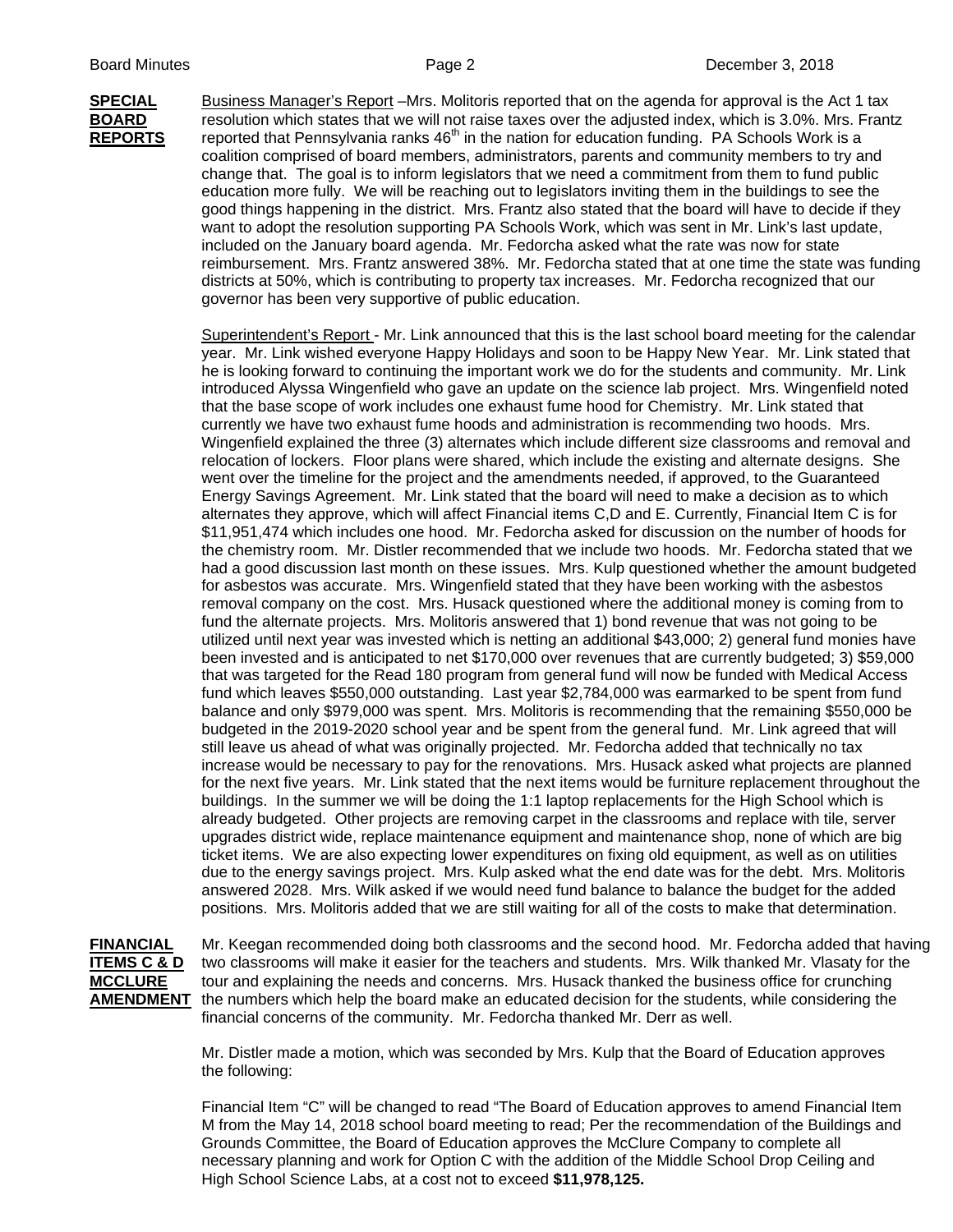| <b>FINANCIAL</b><br><b>ITEMS C &amp; D</b><br><b>MCCLURE</b><br><b>AMENDMENT</b><br>(cont.) | Financial Item "D" will be changed to read: Recommend to approve alternate one (1) and two (2) at a<br>cost of \$586,216.00, as an addendum to the Guaranteed Energy Savings Agreement dated May 14,<br>2018, with the McClure Company. Additional cost will be funded from additional investment earnings<br>during the 2018-2019 school year and fund balance during the 2019-2020 school year.                                                                                                                                                                                                                                                                                                                          |                                                                                                                                 |                                                                      |                 |                                                                                           |  |
|---------------------------------------------------------------------------------------------|----------------------------------------------------------------------------------------------------------------------------------------------------------------------------------------------------------------------------------------------------------------------------------------------------------------------------------------------------------------------------------------------------------------------------------------------------------------------------------------------------------------------------------------------------------------------------------------------------------------------------------------------------------------------------------------------------------------------------|---------------------------------------------------------------------------------------------------------------------------------|----------------------------------------------------------------------|-----------------|-------------------------------------------------------------------------------------------|--|
|                                                                                             | In addition, Financial item "E" will be removed from the agenda.<br>Roll call.                                                                                                                                                                                                                                                                                                                                                                                                                                                                                                                                                                                                                                             |                                                                                                                                 |                                                                      |                 |                                                                                           |  |
|                                                                                             | YEA:                                                                                                                                                                                                                                                                                                                                                                                                                                                                                                                                                                                                                                                                                                                       | Mr. Distler, Mrs. Heckman, Mrs. Husack, Mr. Keegan, Mrs. Kulp, Mrs. Martineau, Mrs. Wilk,<br>and Mr. Fedorcha (8)<br>None $(0)$ |                                                                      |                 |                                                                                           |  |
|                                                                                             | NAY:<br>Motion carried                                                                                                                                                                                                                                                                                                                                                                                                                                                                                                                                                                                                                                                                                                     |                                                                                                                                 |                                                                      |                 |                                                                                           |  |
|                                                                                             | Mr. Fedorcha reported that an executive session was held prior to tonight's meeting to discuss<br>personnel items.                                                                                                                                                                                                                                                                                                                                                                                                                                                                                                                                                                                                         |                                                                                                                                 |                                                                      |                 |                                                                                           |  |
| <b>PERSONNEL</b>                                                                            | Mr. Keegan made a motion, which was seconded by Mrs. Heckman, that the Board of Education<br>approves the following personnel items:                                                                                                                                                                                                                                                                                                                                                                                                                                                                                                                                                                                       |                                                                                                                                 |                                                                      |                 |                                                                                           |  |
| Rescind<br>Resignation<br>A. Sicora                                                         | Approve to rescind the resignation of Andrea Sicora form her position as Peters Elementary Emotional<br>Support Paraprofessional that was originally approved at the November 12, 2018, board meeting.                                                                                                                                                                                                                                                                                                                                                                                                                                                                                                                     |                                                                                                                                 |                                                                      |                 |                                                                                           |  |
| Resignation<br>E. Doll                                                                      | Accept the resignation of Elizabeth Doll from her position as Middle School cook's Helper and High<br>School Detention Monitor, effective November 23, 2018.                                                                                                                                                                                                                                                                                                                                                                                                                                                                                                                                                               |                                                                                                                                 |                                                                      |                 |                                                                                           |  |
| Detention<br>Supervisors                                                                    | Approve to appoint the following list of people as Secondary Detention Monitors for the Senior High<br>School for the 2018-2019 school year. Work will be on an as needed basis and compensation will be at a<br>salary of \$20.00 per hour worked.                                                                                                                                                                                                                                                                                                                                                                                                                                                                        |                                                                                                                                 |                                                                      |                 |                                                                                           |  |
|                                                                                             |                                                                                                                                                                                                                                                                                                                                                                                                                                                                                                                                                                                                                                                                                                                            | <b>Eric DeAntonis</b>                                                                                                           |                                                                      | Stephen Reimert |                                                                                           |  |
| Leave                                                                                       | Family Medical Approve the request of employee #3845 to take a medical leave of absence beginning on or about<br>February 23, 2019 for the birth of a child. Employee is requesting to use accumulated sick and<br>personal days. Upon exhaustion of eligible days, employee is requesting a twelve week family<br>medical leave. Employee plans to return to her teaching position at the beginning of the 2019-2020<br>school year.                                                                                                                                                                                                                                                                                      |                                                                                                                                 |                                                                      |                 |                                                                                           |  |
| Professional<br>Contracts                                                                   | According to Article II - 1108, subsection (b) of the School Code: "a temporary professional<br>employee, initially employed by a school district on or after June 30, 1996, whose work has<br>been certified by the district superintendent to the secretary of the school district, during the<br>last four (4) months of the third year of such service, as being satisfactory, shall thereafter be a<br>"professional employee" within the meaning of this article." Therefore, it is recommended to<br>approve "professional employee" status as per the school code for the following teachers who<br>have satisfactorily completed three years of service to the Northern Lehigh School District:<br>Amanda Bariana |                                                                                                                                 |                                                                      |                 |                                                                                           |  |
|                                                                                             |                                                                                                                                                                                                                                                                                                                                                                                                                                                                                                                                                                                                                                                                                                                            |                                                                                                                                 |                                                                      |                 |                                                                                           |  |
| Co-Curricular<br>Appointments<br>2018-2019                                                  | Motion to renew the appointment of the following Co-Curricular positions for the 2018-2019<br>school year:                                                                                                                                                                                                                                                                                                                                                                                                                                                                                                                                                                                                                 |                                                                                                                                 |                                                                      |                 |                                                                                           |  |
|                                                                                             |                                                                                                                                                                                                                                                                                                                                                                                                                                                                                                                                                                                                                                                                                                                            | Katherine Farber                                                                                                                | <b>Head Softball Coach</b>                                           |                 | \$5,062.00                                                                                |  |
| Co-Curricular<br>Volunteers<br>Resignation                                                  | Accept the resignation of Jeffrey Check from his position as volunteer Assistant Wrestling Coach.                                                                                                                                                                                                                                                                                                                                                                                                                                                                                                                                                                                                                          |                                                                                                                                 |                                                                      |                 |                                                                                           |  |
| Co-Curricular<br>Volunteers<br>2018-2019                                                    | Cody Bowman<br>Devin Glose                                                                                                                                                                                                                                                                                                                                                                                                                                                                                                                                                                                                                                                                                                 |                                                                                                                                 | <b>Assistant Wrestling Coach</b><br>Assistant Boys' Basketball Coach |                 |                                                                                           |  |
|                                                                                             | YEA:                                                                                                                                                                                                                                                                                                                                                                                                                                                                                                                                                                                                                                                                                                                       |                                                                                                                                 |                                                                      |                 | Mr. Distler, Mrs. Heckman, Mrs. Husack, Mr. Keegan, Mrs. Kulp, Mrs. Martineau, Mrs. Wilk, |  |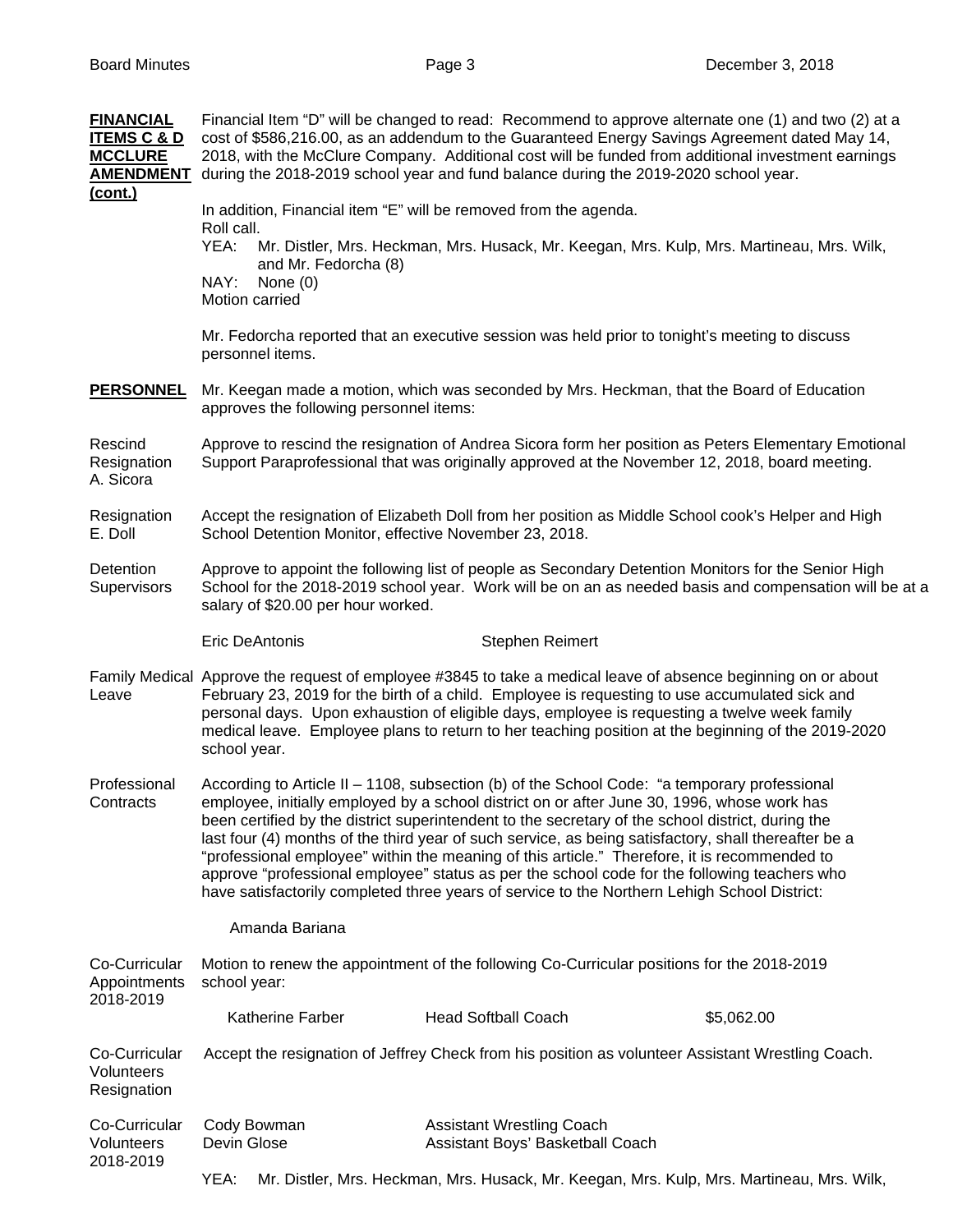| <b>POLICY</b>                                             | and Mr. Fedorcha (8)<br>NAY:<br>None $(0)$<br>Mrs. Husack made a motion, which was seconded by Mrs. Heckman, that the Board of Education<br>Approves the following policy items:                                                                                                                                                                                                                                                                                                                                                                                                                                                                        |                                                                                                                                                                    |  |  |  |
|-----------------------------------------------------------|---------------------------------------------------------------------------------------------------------------------------------------------------------------------------------------------------------------------------------------------------------------------------------------------------------------------------------------------------------------------------------------------------------------------------------------------------------------------------------------------------------------------------------------------------------------------------------------------------------------------------------------------------------|--------------------------------------------------------------------------------------------------------------------------------------------------------------------|--|--|--|
| <b>Board Policy</b><br>Second<br>Reading                  | Approve school board policy #006 - Local Board Procedures - Meetings, as presented after second<br>reading.                                                                                                                                                                                                                                                                                                                                                                                                                                                                                                                                             |                                                                                                                                                                    |  |  |  |
|                                                           | Approve school board policy #303 - Employees - Nepotism, as presented after second reading.                                                                                                                                                                                                                                                                                                                                                                                                                                                                                                                                                             |                                                                                                                                                                    |  |  |  |
|                                                           | Approve school board policy #806 - Operations - Child Abuse, as presented after second reading.                                                                                                                                                                                                                                                                                                                                                                                                                                                                                                                                                         |                                                                                                                                                                    |  |  |  |
|                                                           | YEA:                                                                                                                                                                                                                                                                                                                                                                                                                                                                                                                                                                                                                                                    | Mr. Distler, Mrs. Heckman, Mrs. Husack, Mr. Keegan, Mrs. Kulp, Mrs. Martineau, Mrs. Wilk,<br>and Mr. Fedorcha (8)                                                  |  |  |  |
|                                                           | NAY:<br>None $(0)$                                                                                                                                                                                                                                                                                                                                                                                                                                                                                                                                                                                                                                      |                                                                                                                                                                    |  |  |  |
| <b>NEW</b><br><b>BUSINESS</b><br><b>ERIP</b><br>2018-2019 | Mr. Keegan made a motion, which was seconded by Mrs. Husack, that the Board of Education<br>approve to develop an Early Retirement Incentive Plan, for all eligible professional employees, on a<br>voluntary basis, for the 2018-2019 school year:                                                                                                                                                                                                                                                                                                                                                                                                     |                                                                                                                                                                    |  |  |  |
|                                                           | Mr. Keegan announced that in the past, the board has not approved these types of programs. Mr.<br>Keegan strongly suggests that the board approves the development of a plan that is both beneficial<br>for the employee and our taxpayers. Mrs. Kulp questioned that if voting yes tonight means we are<br>definitely offering a plan. Mr. Fedorcha stated that this is to approve to develop a plan. A motion<br>for approval of an actual plan will be on an agenda at a later date. Mr. Fedorcha added that he<br>agrees with Mr. Keegan that it's been quite a while since we had a plan and there may be financial<br>benefits to doing it again. |                                                                                                                                                                    |  |  |  |
|                                                           | YEA:<br>NAY:<br>None $(0)$                                                                                                                                                                                                                                                                                                                                                                                                                                                                                                                                                                                                                              | Mr. Distler, Mrs. Heckman, Mrs. Husack, Mr. Keegan, Mrs. Kulp, Mrs. Martineau, Mrs. Wilk,<br>and Mr. Fedorcha (8)                                                  |  |  |  |
| <b>FINANCIAL</b>                                          | Mr. Keegan made a motion, which was seconded by Mr. Distler, that the Board of Education approves<br>the following financial items:                                                                                                                                                                                                                                                                                                                                                                                                                                                                                                                     |                                                                                                                                                                    |  |  |  |
| List of<br><b>Bills</b>                                   | Approve the Following List of Bills:<br>General Fund months of November & December, 2018<br>Cafeteria Fund months of November & December, 2018                                                                                                                                                                                                                                                                                                                                                                                                                                                                                                          |                                                                                                                                                                    |  |  |  |
| Act 1 Tax Levy<br>Resolution<br>2019-2020                 | <b>NORTHERN LEHIGH SCHOOL DISTRICT</b><br><b>BOARD OF DIRECTORS</b><br><b>RESOLUTION</b>                                                                                                                                                                                                                                                                                                                                                                                                                                                                                                                                                                |                                                                                                                                                                    |  |  |  |
|                                                           |                                                                                                                                                                                                                                                                                                                                                                                                                                                                                                                                                                                                                                                         | <b>WHEREAS</b> , on June 27, 2006, the Pennsylvania legislature passed Act 1 of Special<br>Session 2006, entitled the "Taxpayer Relief Act" (hereinafter "Act 1"); |  |  |  |
|                                                           |                                                                                                                                                                                                                                                                                                                                                                                                                                                                                                                                                                                                                                                         | <b>WHEREAS</b> Act 1 requires school districts to limit tax increases to the level set by an                                                                       |  |  |  |

 **WHEREAS,** Act 1 requires school districts to limit tax increases to the level set by an inflation index unless the tax increase is approved by voters in a referendum or the school district obtains from the Department of Education or a court of common pleas certain referendum exceptions;

 **WHEREAS,** Act 1 does, however, allow a board of school directors to elect to adopt a resolution indicating that it will not raise the rate of any tax for the support of the public schools for the following fiscal year by more than its index, provided this resolution must be adopted no later than 110 days prior to the date of the election immediately preceding the upcoming fiscal year;

 **WHEREAS,** the Northern Lehigh School District index for the 2019-2020 fiscal year is 3.0%;

**WHEREAS,** the Northern Lehigh School District Board of Directors has made the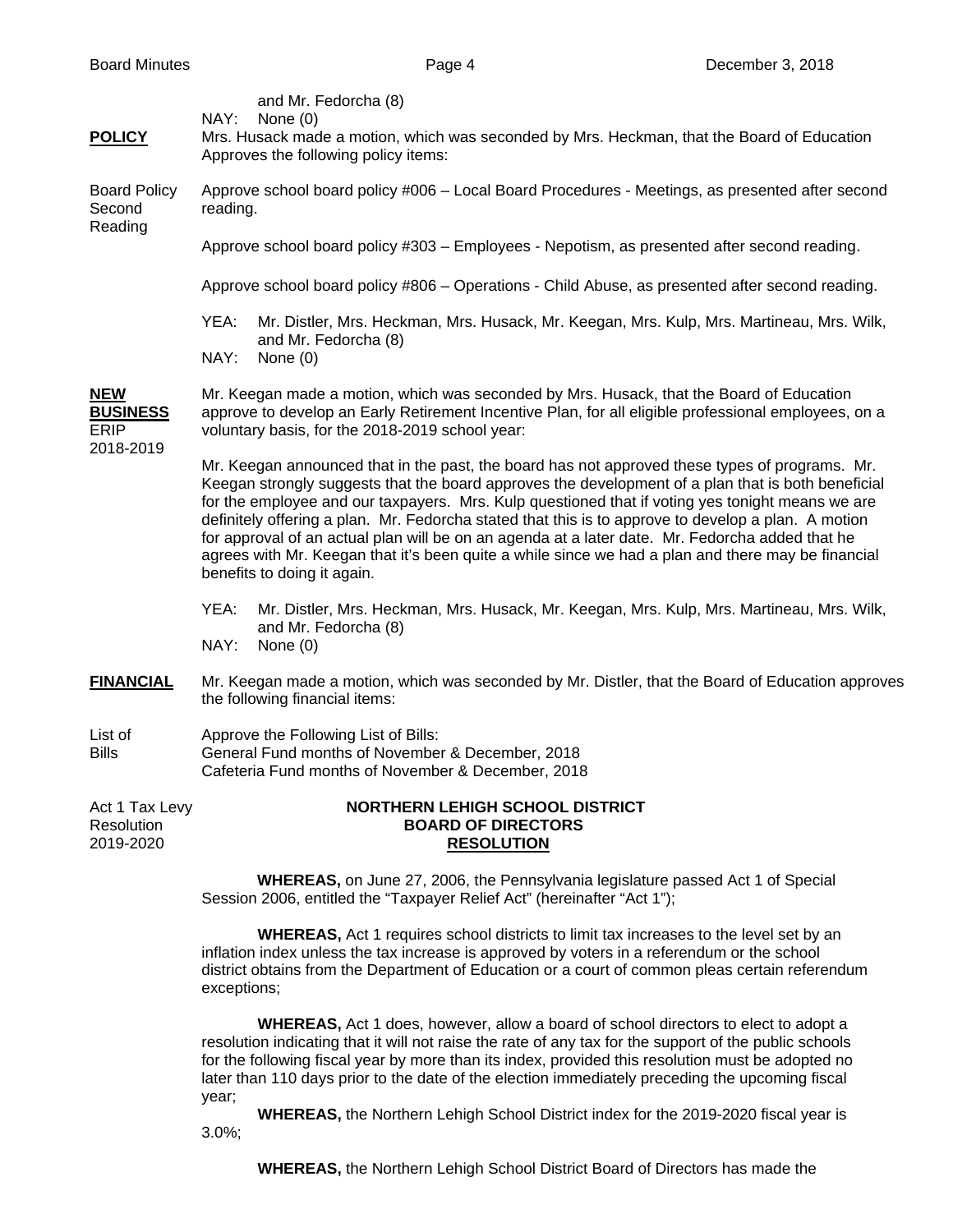decision that it shall not raise the rate of any tax for the support of the Northern Lehigh School District for the 2019-2020 fiscal year by more than its index.

## **FINANCIAL**

**(cont.) AND NOW,** on this 3rd day of December, 2018, it is hereby **RESOLVED** by the Northern Lehigh School District (hereinafter "District") Board of Directors (hereinafter "Board") the following:

- 1. The Board certifies that it will not increase any school district tax for the 2019-2020 school year at a rate that exceeds the index as calculated by the Pennsylvania Department of Education.
- 2. The Board certifies that it will comply with the procedures set forth in Section 687, of the Pennsylvania Public School Code (hereinafter "School Code"), 24 P.S. §6-687, for the adoption of its proposed and final budget.
- 3. The Board certifies that increasing any tax at a rate less than or equal to the index will be sufficient to balance its final budget of the 2019-2020 fiscal year.
- 4. The Administration of the District will submit the District's information on a proposed increase in the rate of a tax levied for the support of the District to the Pennsylvania Department of Education on the uniform form prepared by the Pennsylvania Department of Education no later than five days after the Board's adoption of this Resolution.
- 5. The Administration of the District will send a copy of this Resolution to the Pennsylvania Department of Education no later than five days after the Board's adoption of this Resolution.
- 6. The Board understands and agrees that by passing this Resolution it is not eligible to seek referendum exceptions under Section 333(f) of Act 1 and is not eligible to request approval from the voters through a referendum to increase a tax rate by more than the index as established for the 2019-2020 fiscal year.
- 7. Once this Resolution is passed, the Administration of the District is not required to comply with the preliminary budget requirements set forth in paragraphs (a) and (c) of Section 311 of Act 1. Provided, however:
	- (a) The Board understands and agrees that, upon receipt of the information submitted by the District as set forth in paragraphs 4 and 5 above, the Pennsylvania Department of Education shall compare the District's proposed percentage increase in the rate of the tax with the index.
	- (b) Within ten days of the receipt of this information, the Pennsylvania Department of Education shall inform the District whether its proposed tax rate increase is less than or equal to the index.
	- (c) If the Pennsylvania Department of Education determines that the District's proposed increase in the rate of the District's tax exceeds the index, the District is subject to the preliminary budget requirements as set forth in paragraph (a) and (c) of Section 311 of Act 1.
- YEA: Mr. Distler, Mrs. Heckman, Mrs. Husack, Mr. Keegan, Mrs. Kulp, Mrs. Martineau, Mrs. Wilk, and Mr. Fedorcha (8)
- NAY: None (0)